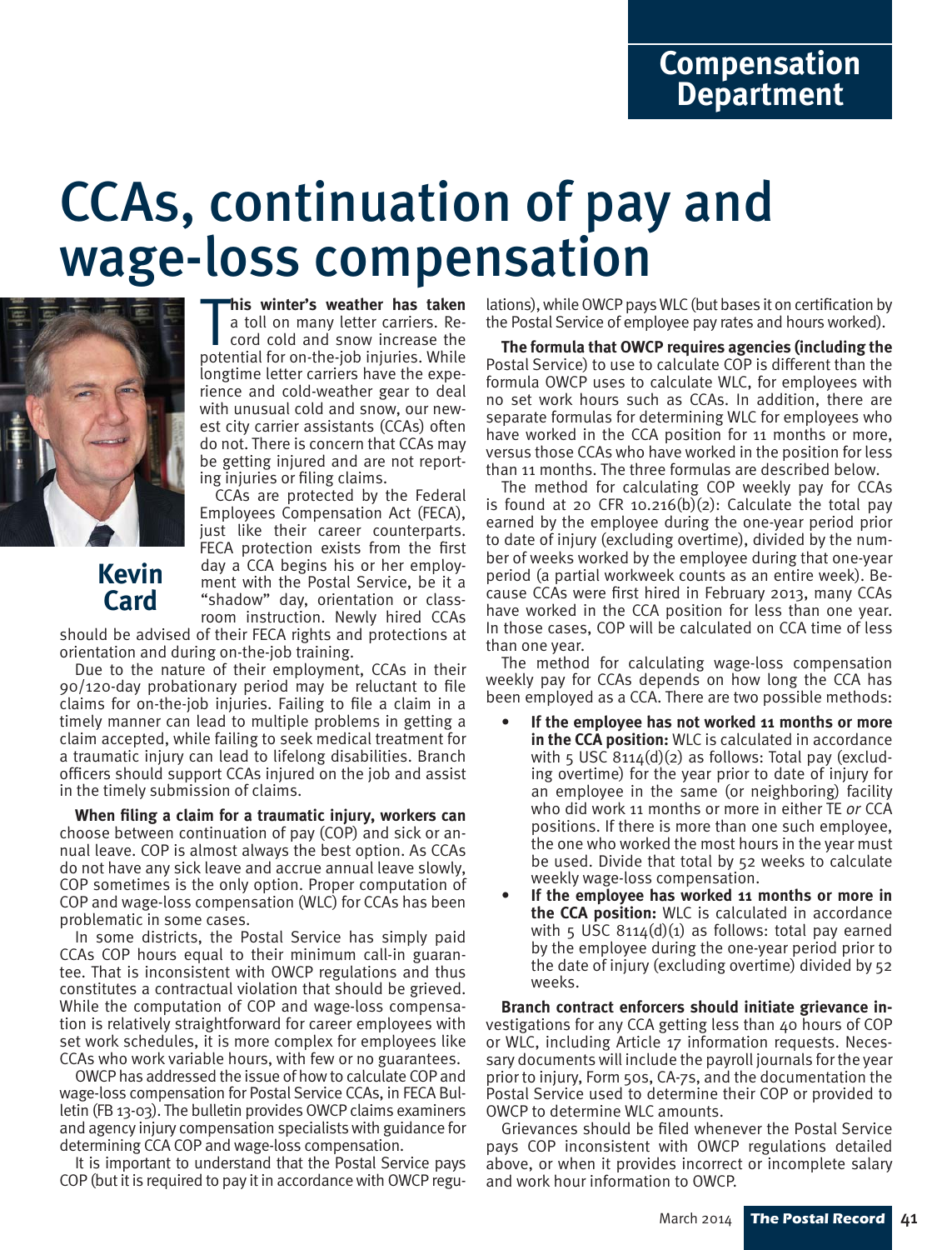### **FECA BULLETIN NO. 13-03**

#### **Issue Date: June 18, 2013**

**Subject:** New United States Postal Service Job Classifications

**Background:** The United States Postal Service (USPS) has created two new non-career positions:

- City Carrier Assistant (CCA), effective April 2013
- Mail Handler Assistant (MHA), effective June 2013

CCA and MHA employees will be hired for terms of 360 days and, if reappointed, will have a break in service of five days between appointments. Their service week will be a calendar week beginning on 12:01AM Saturday and ending at 12:00AM the following Friday. CCA and MHA employees are guaranteed either two hours or four hours of work or pay on each scheduled day that they report for duty, depending on the facility. CCA employees may be separated at any time during their term of appointment for lack of work.

**Purpose:** To inform the appropriate personnel of the procedures regarding payment of continuation of pay (COP) and payment of compensation to injured CCA and MHA employees.

**References:** 20 C.F.R. §10.216(b)(2); 5 U.SC. §8114(d)

**Applicability:** Appropriate National Office and District Office personnel.

# **Action:**

# **A. Computation of COP**

As part-time workers who generally do not work the same number of hours each week, but who do work each week of the year, COP for CCA and MHA employees should be calculated in accordance with 20 C.F.R. §10.216(b)(2). The weekly pay rate for COP is therefore the average of the weekly earnings for the year prior to the date of injury, in accordance with the following formula:

Total pay earned during one-year period prior to injury (excluding overtime), divided by 52 weeks for the year prior to the injury (or prorated if employee worked less than a year).

For purposes of this computation, a partial-work week is counted as an entire week.

#### **B. Computation of Compensation**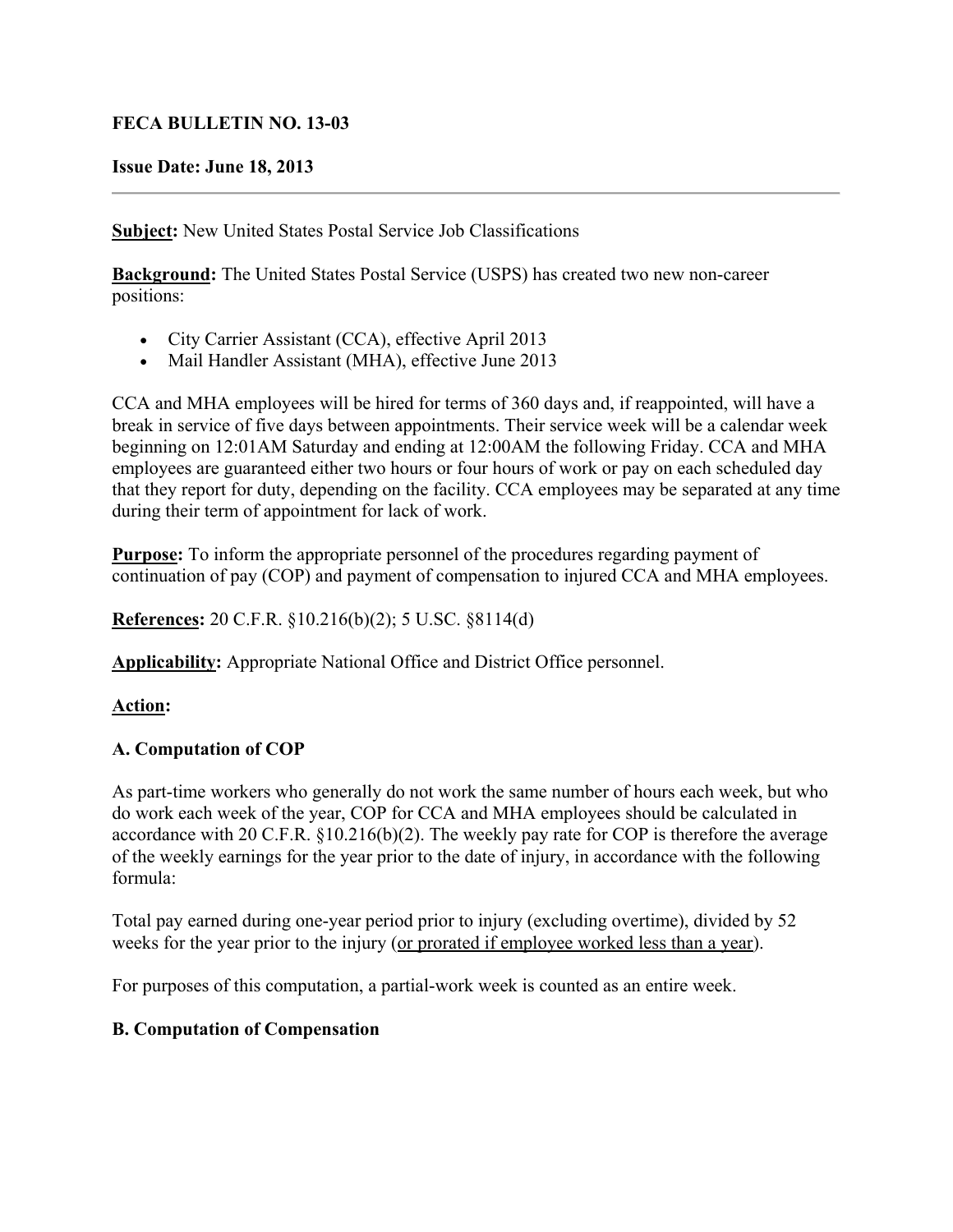1. Upon receipt of a properly completed CA-7, Claim for Compensation, for a CCA or MHA employee, the CE should review the case file in accordance with established procedure to determine whether the employee is entitled to compensation for the claimed period.

2. If it is determined that the employee is entitled to compensation, the CE should then compute the pay rate. The CE should first review the USPS response in Section 9(b) of the CA-7. If the USPS indicated that the employee worked in the position for 11 months prior to injury, compensation should be paid in accordance with **5 U.S.C. 8114(d)(1)**.

As work hours for CCA and MHA employees are generally variable, the CE should obtain the employee's gross earnings (excluding overtime) from the USPS for the year prior to the appropriate effective pay rate date and divide by 52 to obtain the base pay rate. If applicable, the USPS should also be asked to provide gross premium pay for the year prior to the appropriate effective pay rate date for inclusion in the pay rate.

3. If, in Section 9(b) of the CA-7, the USPS indicated that the employee did not work in the position for 11 months prior to injury, but that the position would have afforded employment for 11 months but for the injury, compensation should be paid in accordance with **5 U.S.C. 8114(d)(2)**.

As work hours for CCA and MHA employees are generally variable, the CE should request that the USPS provide the gross earnings (excluding overtime) of an employee of the same class working substantially the whole year prior in the same or similar employment in the same or neighboring place. The CE should then divide by 52 to obtain the base pay rate. If applicable, the USPS should also be asked to provide gross premium pay amounts for inclusion in the pay rate.

4. If the USPS advises that there are no employees of the same class who have worked substantially the whole preceding year in the same or similar employment, 5 U.S.C. 8114(d)(2) is not applicable and compensation should be computed in accordance with **5 U.S.C. 8114(d)(3)**.

The CA-1029 and CA-1030 forms (or equivalent) should be released to the claimant and employer as appropriate. Following development, the CE should compensate the claimant by taking the highest of:

(a) The earnings of the employee in the year prior to the appropriate effective pay rate date, including any similar non-Federal employment (if no other employment this figure should be calculated by using prorated weeks like the COP calculation);

(b) The earnings of a similarly-situated employee; or

(c) The pay rate determined by the "150 formula."

The CE may compensate the claimant using a provisional pay rate while the pay rate is being developed.